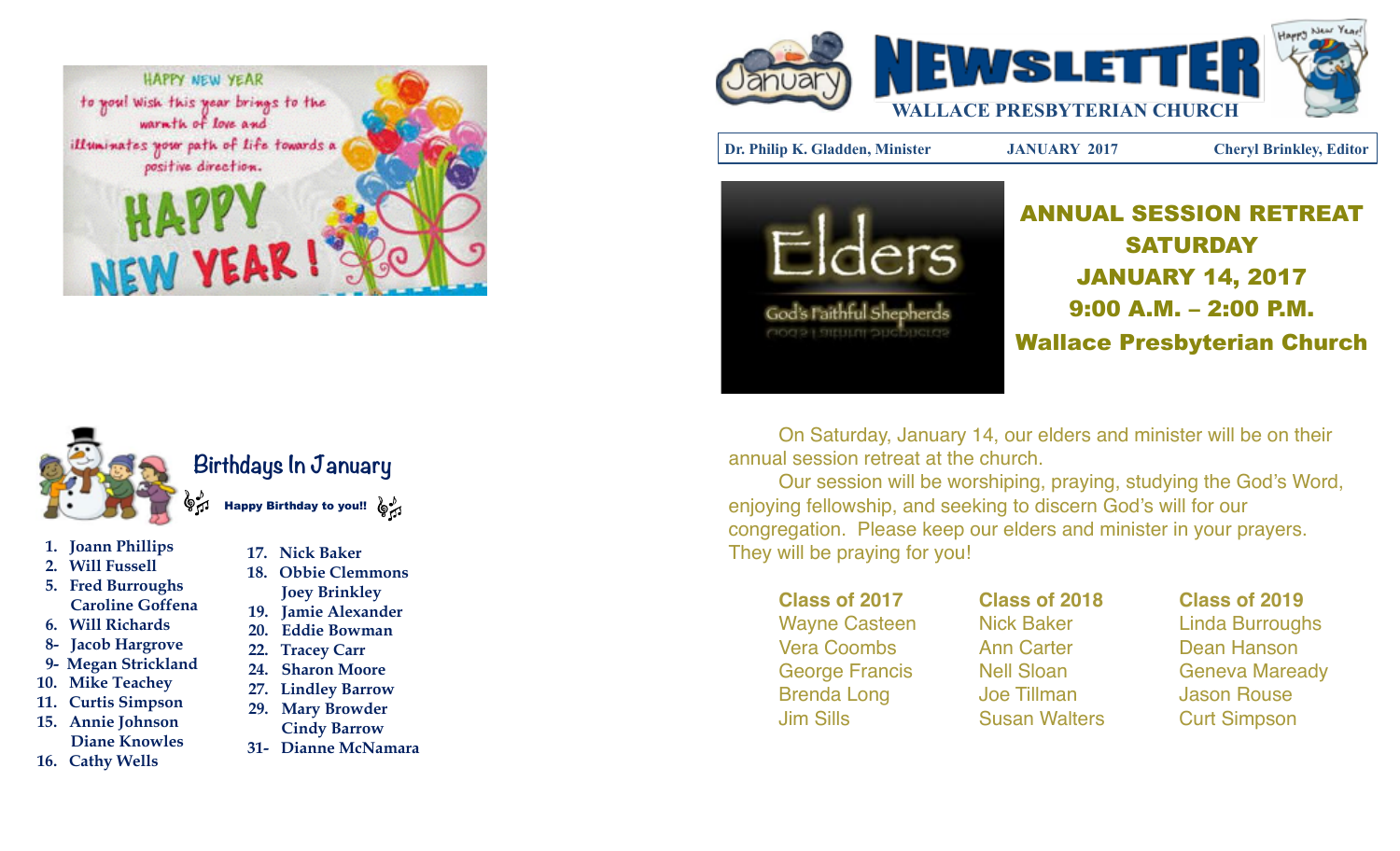

 *Did you know that the year 46 B.C. was 455 days long? Did you know that it is referred to as the "last year of confusion"? Julius Caesar worked with philosophers and mathematicians to correct the measurement of time and to bring the calendar into better alignment with the earth's orbit around the sun. Caesar added 67 days to an already extended year of 378 days, by adding two extra months between November and December (today adults might like the extra shopping time, but kids would hate having to wait two more months for Christmas!).*

 *Did you know that in 1752, people in Britain went to bed on September 2 and woke up on September 14? That's right, September 3-13 disappeared overnight by an act of Parliament. I've often wondered what people thought who had birthdays during that ten day stretch! The "correction" came as the Parliament switched Britain from the Julian calendar to the Gregorian calendar.*

 *When Nancy and I text, FaceTime, or talk with Natalie in Seoul, we have to think about what time it is there in Korea and here in Wallace. The 14-hour time difference (she's ahead of us) requires some careful planning at times.*

 *In his book, In My Heart I Carry a Star, Derek Maul writes, "What we understand as 'time' simply describes a relationship among . . . many variables [such as the Earth's wobble due to the gravitational force of other planets and asteroids]. Time in actual fact is neither absolute nor is it empirically verifiable. Our understanding of time is hampered by the reality that minutes and days and hours and months are relative terms, fractions of whatever a year happens to be during the journey of one set of spinning, careening orbs in relation to another."*

 *As we begin a New Year, we are conscious of time and new possibilities that stretch ahead of us in 2017. As much as we like to think that time is static, we also know that our times can and will be interrupted by unexpected challenges, sorrows, and upheavals. We may not have to add 67 days or take out 10 days in the coming year, but we do face a New Year with hopes, dreams, questions, and maybe some anxieties.*

 *St. Augustine (3rd/4th century A.D.) said, "What then is time? If no one asks me, I know what it is. If I wish to explain it to him who asks, I do not know." But here is something we do know and can count on in this coming year and in all of life: "Jesus Christ is the same yesterday and today and forever." (Hebrews 13:8) Happy New Year!*

 *In Christ,*

#### **ACTIONS OF THE SESSION**

At the Tuesday, December 20, 2016 stated meeting of the session, the elders and minister:

\* were led in an opening devotion by Elder Dottie Obenour;

\* conducted the meeting as a worship service;

sang Christmas carols, enjoyed Christmas treats, and heard the Christmas story from Luke 2:1-20;

\* approved minutes from the November 15, 2016 stated session meeting;

\* thanked members of the Class of 2016 for their faithful service on the session;

\* discussed Ministry Team assignments and work for 2017;

\* heard a report from the Stewardship & Finance Ministry Team concerning the 2016 pledge drive;

approved two recommendations from the Outreach Ministry Team: (1) a "book package" fund drive to purchase Greek and Hebrew textbooks for students at Justo Mwale Theological University in Lusaka, Zambia in early spring (to replace the bicycle program) and (2) a Hurricane Matthew Relief offering to benefit a member of the Hallsville Presbyterian Church (near Beulaville) who lost her home in the flooding following Hurricane Matthew;

approved a request from Philip Gladden to use Continuing Education funds to purchase books to complete his set of Interpretation Bible commentaries;

prayed for members of the congregation and community;

\* were led in a closing prayer by Elder Brenda Long.



### **WORSHIP LEADERSHIP IN JANUARY**

January 1 **1 1 Curt Simpson 1 Curt Simpson 1 Philip Gladden** January 8! ! ! Jim Sills, Preaching! ! ! Jim Sills January 15 **19 Inchestor 19 Inchester** 19 Inchester 19 Inchester 19 Inchester 19 Inchester 19 Inchester 19 Inches January 22 **8** Brenda Long **1999 Brenda Long** Philip Gladden January 29 **19 Inc.** Ann Carter **19 Inc. 20 Inc. 20 Inc. 20 Inc. 20 Inc. 20 Inc. 20 Inc. 20 Inc. 20 Inc. 20 Inc. 20 Inc. 20 Inc. 20 Inc. 20 Inc. 20 Inc. 20 Inc. 20 Inc. 20 Inc. 20 Inc. 20 Inc. 20 Inc. 20 Inc. 20 Inc. 20 In** 

#### **DATE!! ! ! ELDER!!!! PREACHER**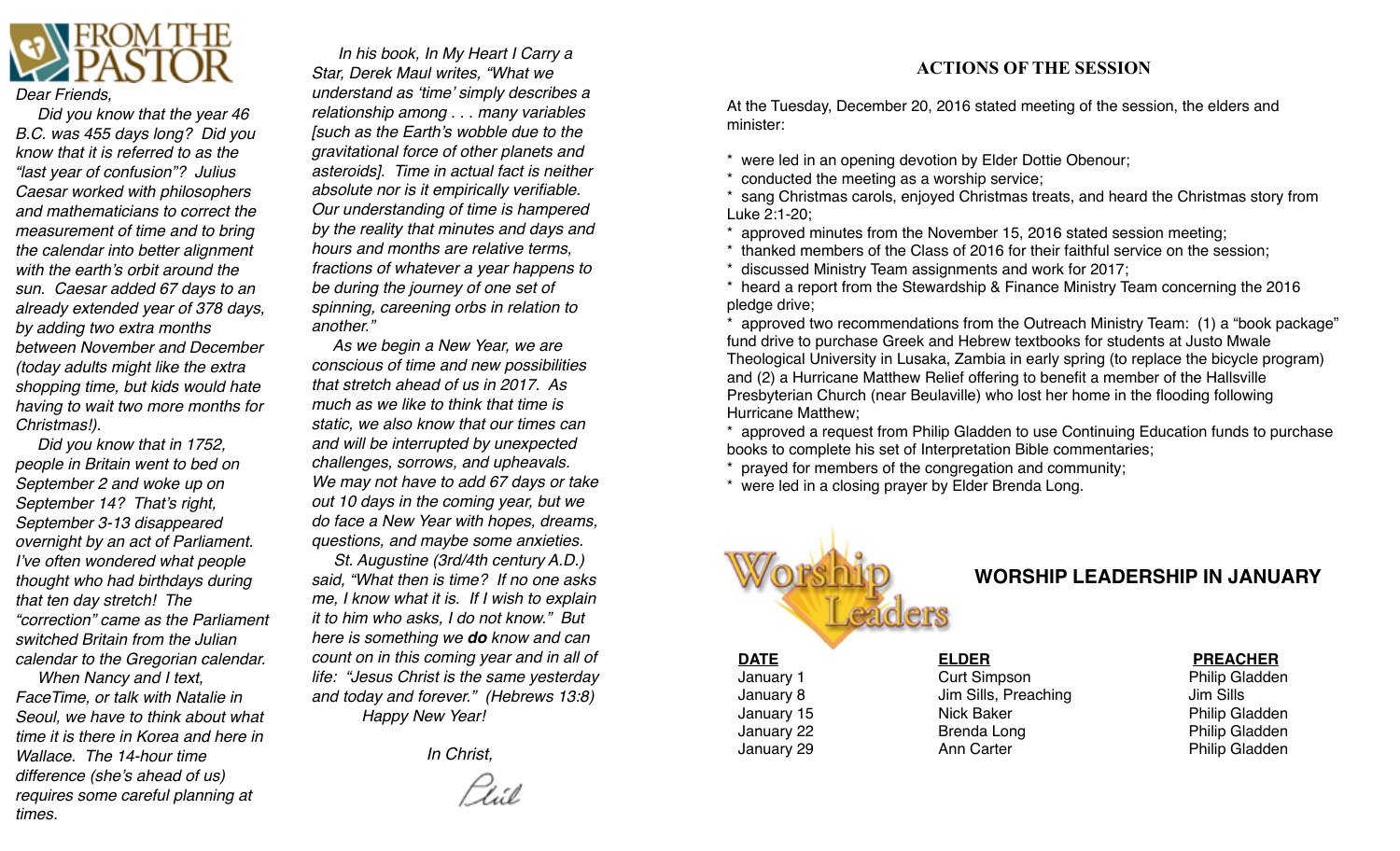

## **2017 Session Ministry Team Responsibilities**

Christian Education: Jim Sills, Curt Simpson, Nell Sloan Building & Grounds: Dean Hanson, Jason Rouse Personnel: Nick Baker, Jim Sills, Joe Tillman Worship & Music: Vera Coombs, Geneva Maready Stewardship & Finance: Nick Baker, Wayne Casteen Congregational Care: Ann Carter, Linda Burroughs, Brenda Long

Outreach: Susan Walters, Joe Tillman Technology & Communications: George Francis





GREETERS January



**01/01/: Ann Carter & Bobby Ives 01/08/: Joe Tillman & Judy Holley 01/15/: Lois Edgerton & Georgia Longest 01/22/: Emily Saunders & Effie Mobley 01/29/: Art & Cheryl Raymond**

#### YOUTH WORSHIP LEADERS

**01/01: Lydia & Kennedy Thompson 01/08: Elizabeth & James Sills 01/15: Cameron & Reese Blue 01/22: Garrett Bullard & Rance Creech 01/29: Madelyn Coombs & Ellie Carone**

 **Dan Robinson, Leader Tim Peppe Chuck Farrior Kevin Johnson Joyce Ange**

#### OPENING CHURCH BUILDING

**January 1-15: Charley Farrior January 16-31: Curt Simpson**

*CHURCH NEWS . . .For Your Information*

\* **We will celebrate** the sacrament of the Lord's Supper during worship on Sunday, January 1.

\* Th**e church office** will be closed on Monday, January 2 in observance of the New Year.

\* **Presbyterian Men** will meet on Tuesday, January 3 at 6:30 p.m. at the Wallace Presbyterian Church. All men are welcome for supper, fellowship, and Bible study.

\* **Wednesday Bible study** will resume on Wednesday, January 11 from 10:00 - 11:00 a.m. in the Church Office Building and from 7:15 - 8:15 p.m. in Room 304.

\* **The session** will hold its annual retreat on Saturday, January 14 from 9:00 a.m. - 2:00 p.m. at the church.

\* **The Sound Retreat Planning Committee** will meet on Sunday, January 15 at 8:30 a.m. in the Church Office Building.

\* **The session** will meet on Tuesday, January 17 at 6:00 p.m. in Room 304. If you have any business or concerns for the session to consider, please speak to one of the elders or the minister.

\* **We will receive** these special offerings in January: January 22 — Feed Our Hungry Children/Backpack Ministry; January 29 — 5th Sunday Building Offering.



 **Hospital & at home: Cathy Wells (Fayetteville) George Walker (Rosemary) Judy Robinson (home)**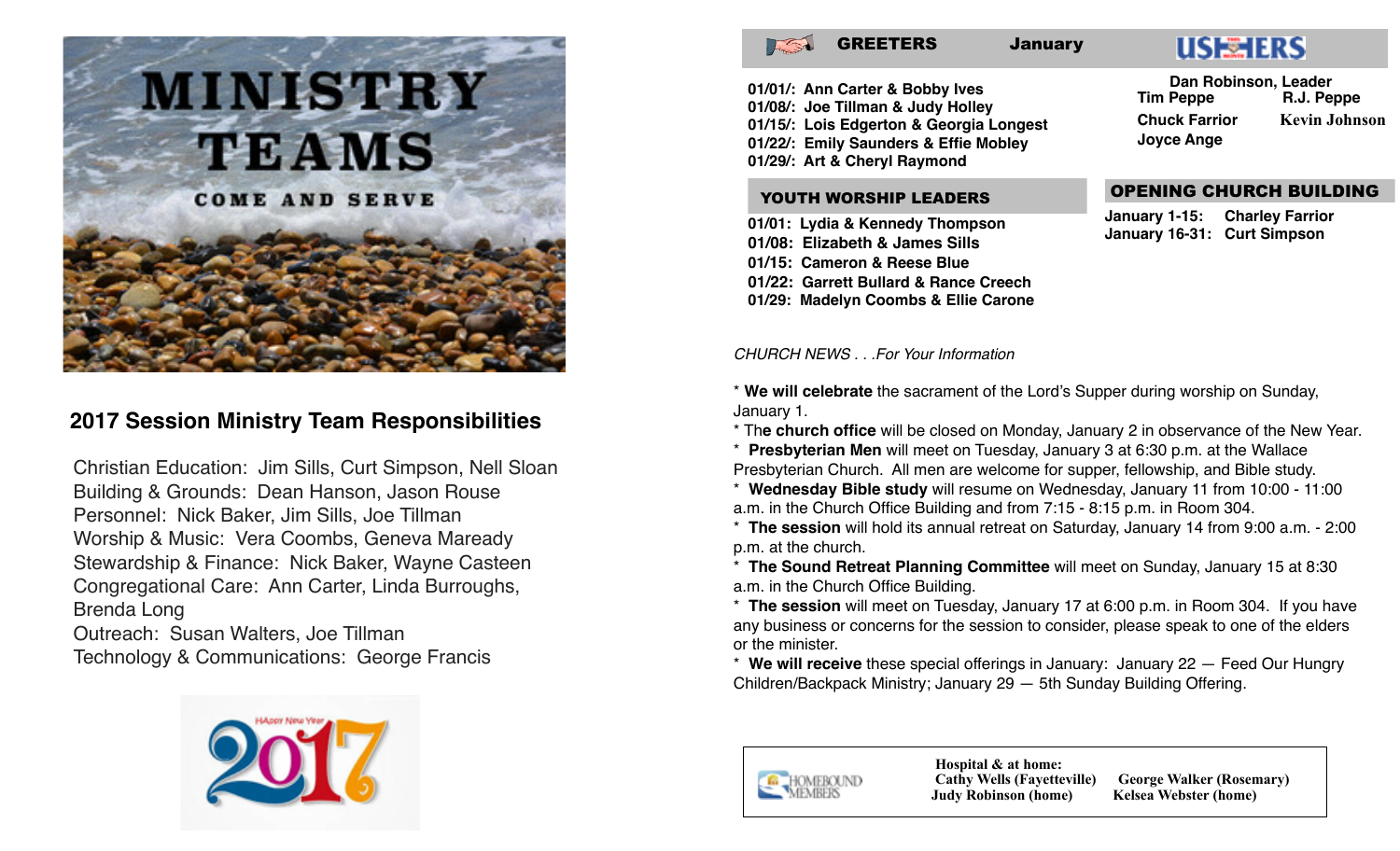



## **FEED OUR HUNGRY CHILDREN/ BACKPACK MINISTRY OFFERING SUNDAY, JANUARY 22**

An extension of the Duplin Christian Outreach Ministries

From July 1, 2015 - June 30, 2016: Contributions Received: \$25,470 Backpack Food Expense: \$36,826 Student Lunches Paid For: \$775 Bank Balance: \$6,425 Food packs given to students 7,530 (15,060 meals)

Schools served: Wallace-Rose Hill High Rose Hill-Magnolia Elementary **Charity Middle School Wallace Elementary**  Chinquapin Elementary! ! **Beulaville Elementary** B.F. Grady Elementary Warsaw Elementary Warsaw Middle School

Contributions received from individuals, churches, foundations, and other organizations. We extend our Christian love and sympathy to:



**The Sacrament of the Lord's Supper**

**Sunday, January 1**

**All who have been baptized in the name of Jesus Christ and put their trust in him as Lord and Savior are welcome at the table.**



R.J. Peppe on the death of her brother on December 9 Mary Carone on the death of her sister on December 14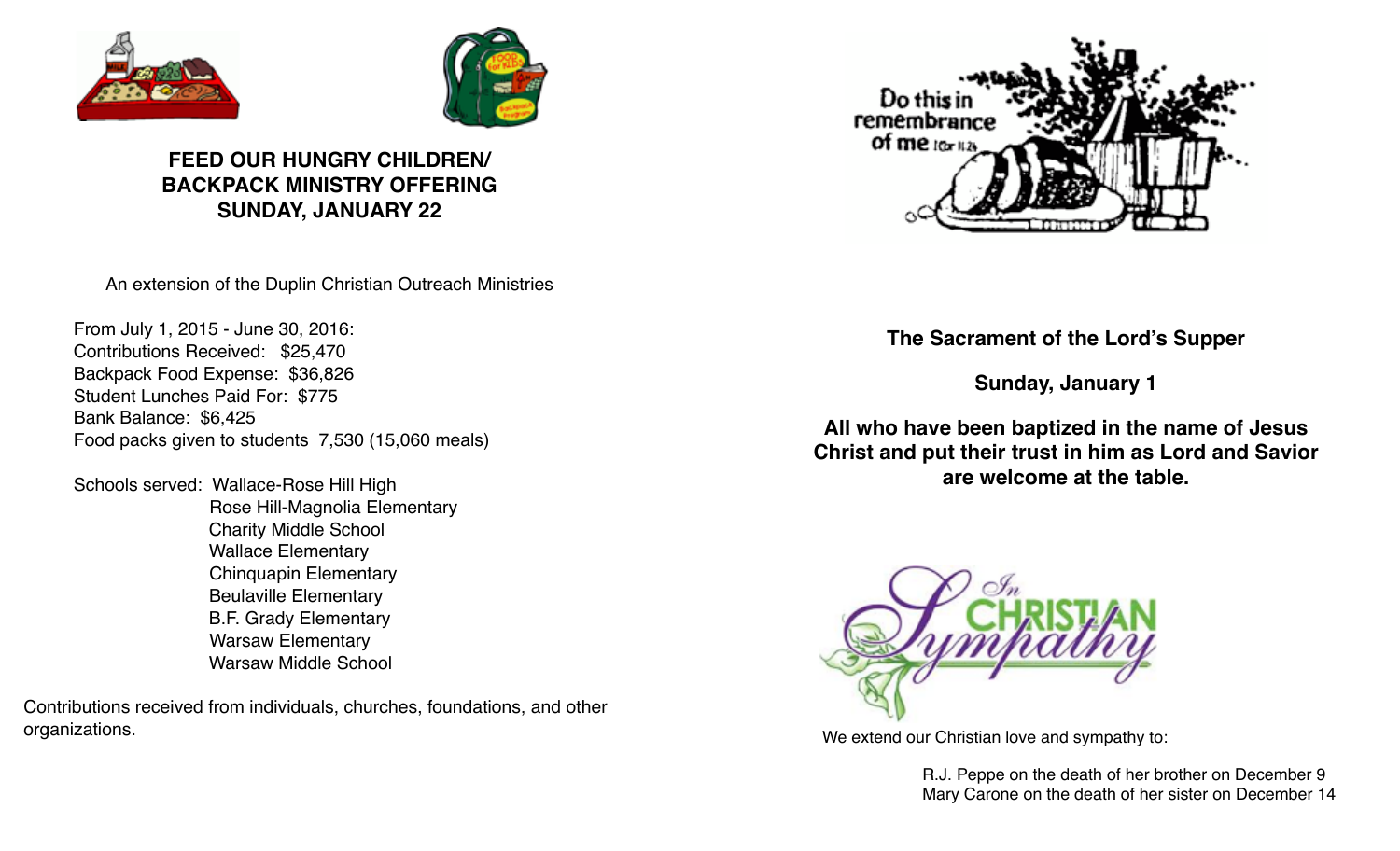

**5th Sunday Building Offering** **Sunday, January 29**

This offering helps underwrite the costs of maintaining our physical plant so we can offer important ministries of worship, Christian nurture, and outreach.



**Tuesday, January 3 6:30 p.m. Wallace Presbyterian Church All Men are welcome to join us for supper and Bible study**



## **ANNUAL SOUND RETREAT!!**

**"Hearing and Speaking the Psalms"**

**February 10-12, 2017, at the beautiful Trinity Center, on Bogue Sound, Outer Banks, N.C. Great Leaders, Delicious food, Rest & Relaxation, Spiritual renewal, Fellowship & Fun, Worship, All ages welcome!** The upcoming Retreat has great news, all Youth attending the Retreat will be **FREE!** 

Our spiritual leader for the adult program will be Reverend Bill Goodnight, Retired Pastor of the Lillington Presbyterian Church. Reverend Goodnight is serving as the stated supply Pastor at the Oak Plain & Potts Memorial Presbyterian Churches. We will also have an exciting youth program for our school age kids, led by Rachel Whaley Doll, Director of Christian Education, Winter Park Presbyterian Church in Wilmington, NC.





Dr. Bill Goodnight Rachel Whaley Doll

It will be a stimulating and exciting time! Watch the church's bulletin board and website<http://wallacepresbyterian.com>for more information on our Sound Retreat!

Have a blessed day! Louis DiDomenico Sound Retreat Chairperson